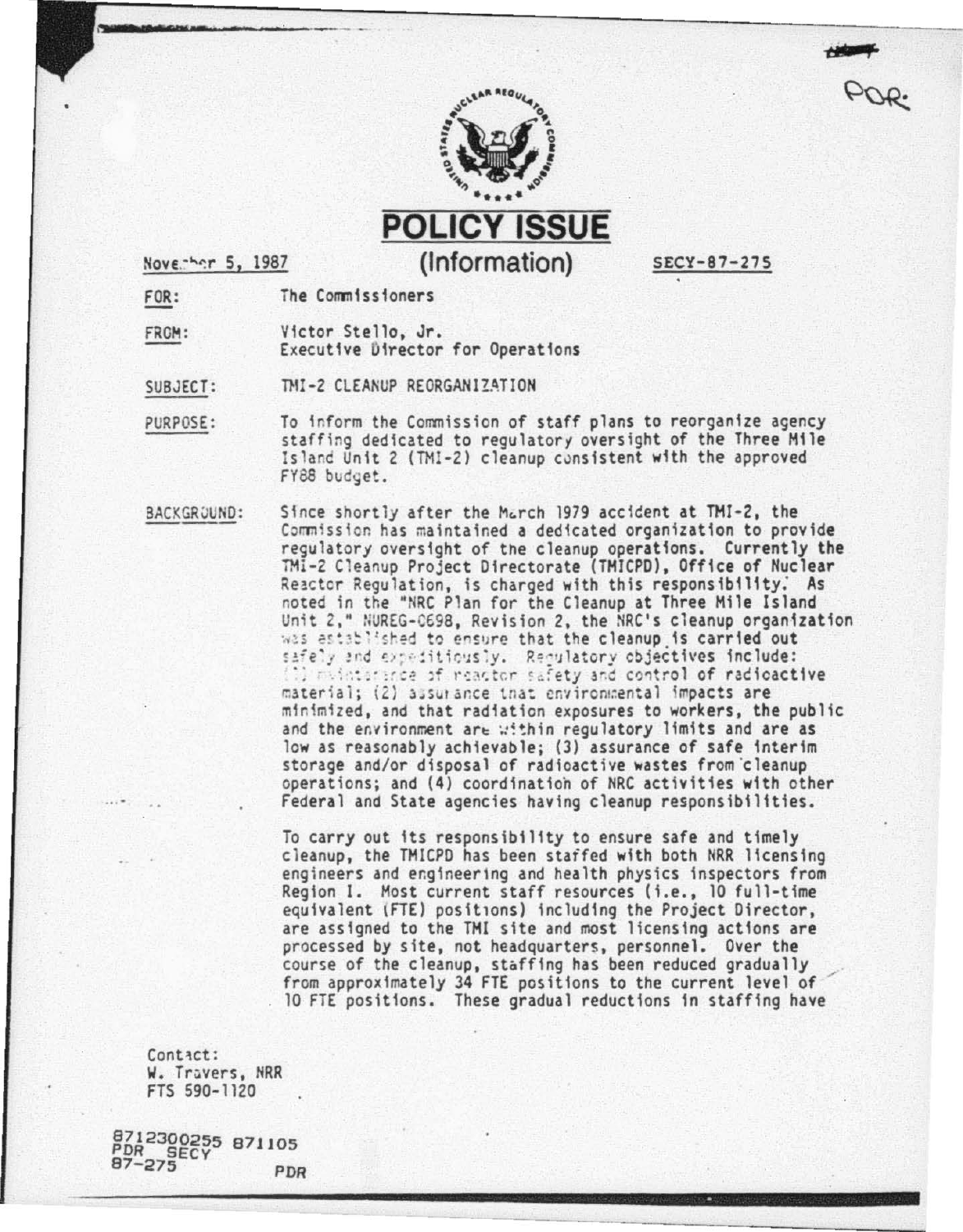paralleled the progress of continuing rleanup and the accomplishment of major regulatory goals (e.g., publication of environmental impact statements and review of major cleanup<br>tasks).

DISCUSSION:

On the basis of the current status of the THI-2 cleanup the staff plans to reorganize NRC oversight staffing of the TMI-2 cleanuo. Beginning on *or* about January 31, 1988, the THICPD will of the remaining cleanup activities will be carried out using<br>onsite and Region I inspectors as well as headquarters project management and engineering support. This reorganization will provide the staff the resources necessary to ensure that NRC regulatory objectives continue to be met.

Although reorganization of TMI-2 staffing is included in the agency's approved FY88 budget, the staff had delayed implemen-<br>tation to allow for an effective transition. A reduction in agency resources responsible for cleanup oversight, on or about January 31, 1988, is warranted based on the projected status of the cleanup and on the licensee's continuing management of the project. Since the 1979 accident, the licensee has accomplished<br>a number of objectives which have greatly reduced the potential public health and safety risk associated with the damaged facility.<br>All of the highly radioactive water released into the reactor and auxiliary buildings during the accident has been treated to remove the bulk of the contamination. The reactor coolant system (RCS) has toen depreciprized, the reactor vessel head has been removed, and active RCS cooling is no longer required. Facility decontamination efforts have been successful in returning most areas of the auxiliary and fuel-handling buildings to pre-accident radio-<br>logical levels. Additionally, disposal of low- and high-level radioactive wastes has been actively proceeding over the course of the cleanup. Highly radioactive wastes that are not suitable for commercial disposal are being accepted by the Department of Energy (DOE), fn accordance with and NRC/DOE Memorandum of Understanding, for research and development activities.

The most significant cleanup progress, from an overall risk reduction standpoint, has been made in efforts to defuel the reactor. The· fuel, damaged and partially distributed by the accident, represents the largest remaining quantity of radioactive material requiring cleanup. Approximately 60 percent of the core has now been removed from the vessel and the experience<br>to date indicates that the licensee's defueling system is highly effective in minimizing accident potential (e.g., recriticality)<br>and routine worker dose (i.e., an average of approximately<br>10 mrem/hr). It is expected that the entire core cavity will be defueled by mid-November 1987. Additional defueling in the lower regions of the vessel and the remainder of the RCS is scheduled to be completed by October 1988. The core debris is being shipped by DOE from the THI site to the Idaho National Engineering laboratory where ft fs befng qxamined and stored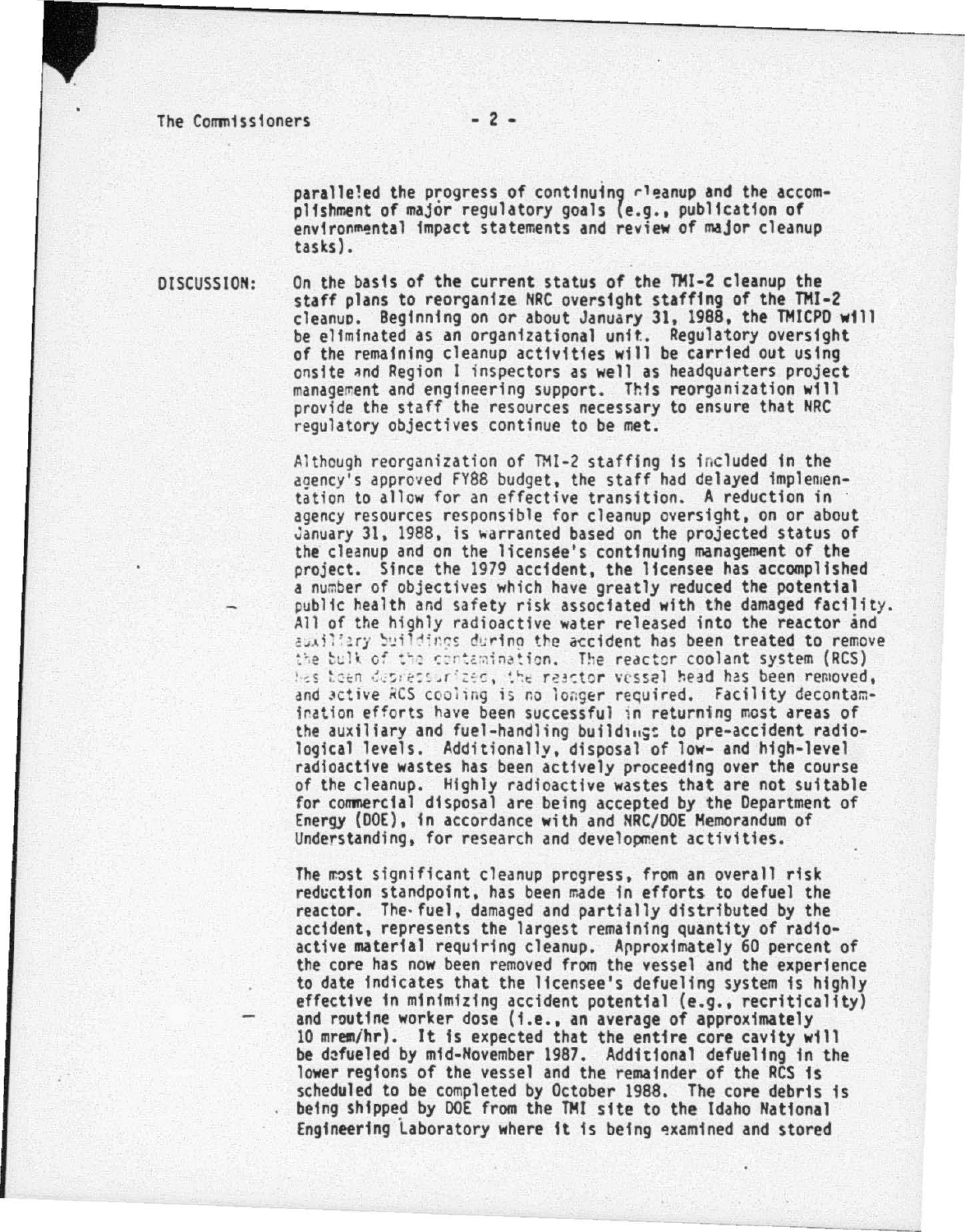pending disposal. The entire core is scheduled to be removed from THI by late 1988 to early 1989 and the licensee plans to place the facility in storage beginning in 1989. A decision to decommission or recommission the unft will not be made before the facility i; placed in storage.

In addition to significant cleanup progress, the licensee has been carrying out cleanup and shutdown operations safely and has generally been in conformance with applicable NRC regulatory requirements. Licensee management, which is uniquely integrated with utility (GPU Nuclear Corporation) and Bechtel Corporation personnel, has been conducting the cleanup<br>in a technically competent manner with a conservative approach<br>to ensuring safety. As a measure of this, offsite radiological releases throughout the cleahup have been maintained well below<br>10 CFR Part 50, Appendix 1, design objectives for operating power facilities. The licensee's radiological control organization,<br>which has been faced with complex post-accident and radiological<br>hazards, also has been successful in limiting individual and cumulative worker doses. Average individual whole-body worker dose has been about 0.7 rem per year, and the average collective TMI-2 radiation dose over the duration of the cleanup has been about 450 person-rem per year. (This cumulative dose compares with a U.S. nuclear power industry average of 400 to 800 person· rem per year per reactor).

To provide for timely and coordinated notification, senior NRC <sup>~</sup>*. . u* ··~ . .., . ... .. ': ~1 ~n ., br;r4" ~f"l'r"' ri~~e Federal and State agencies before any general announcement of the TMI-2 reorganization. Senior management also plans to meet with the Chairman of the Commission's TMI-2 Advisory Panel and notify the entire panel before implementing the reorganization. These notifications will emphasize the NRC's continuing commitment and plans for ensuring safe and expeditious completion of the cleanup.

CONCLUSION:

Reorganization of NRC responsibilities for oversight of the TMl-2 cleanup is scheduled to occur on or about Jdnuary 31, 1988. The change will eliminate the current TMICPD organization. Remaining<br>cleanup oversight will be accomplished by onsite and Region I based inspections as well as project management and engineering support based in headquarters. The reorganization recognizes<br>effective cleanup management and significant cleanup progress including the soon-to-be-completed defueling of the reactor vessel core cavity. The facility currently poses a relatively small risk to the health and safety of the offsite population, the work-force, and the environment. The planned reorganization wfll